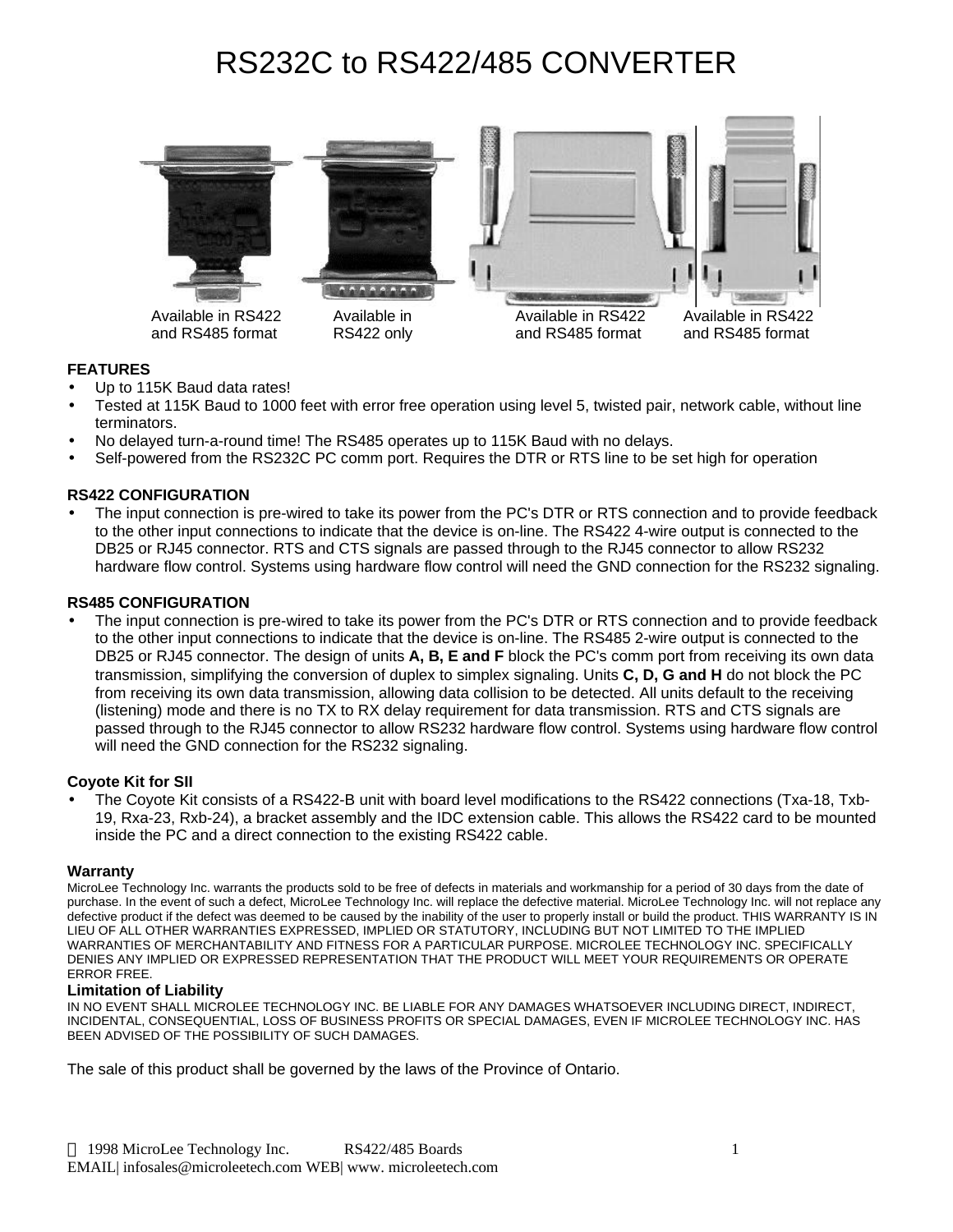| Pin Assignments for RS232C to RJ45 |                |                         |       |               |                    |                |              |                |            |
|------------------------------------|----------------|-------------------------|-------|---------------|--------------------|----------------|--------------|----------------|------------|
| <b>RS485</b>                       |                | < <rs232c>&gt;</rs232c> |       |               |                    |                | <b>RS422</b> |                |            |
|                                    |                |                         | DB9F  |               | DB <sub>25</sub> F |                |              |                |            |
| <b>RTS</b>                         |                |                         | 2     | <b>TX OUT</b> |                    | 3              |              |                | <b>RTS</b> |
| <b>CTS</b>                         | $\overline{2}$ |                         | 3     | <b>RXIN</b>   |                    | $\overline{2}$ |              | $\overline{2}$ | <b>CTS</b> |
| TXa/RXa                            | 3              |                         | 1,4,6 | +DTR          |                    | 6,8,20         |              | 3              | TXa        |
| TXb/RXb                            | $\overline{4}$ |                         | 7,8,9 | +RTS          |                    | 4,5,22         |              | 4              | <b>TXb</b> |
|                                    |                |                         | 5     |               | <b>GND</b>         |                |              | 5              | RXa        |
|                                    |                |                         |       |               |                    |                |              | 6              | <b>RXb</b> |
| <b>GND</b>                         | ⇁              |                         |       |               |                    |                |              |                | <b>GND</b> |
| Shield                             | 8              |                         |       |               |                    |                |              | 8              | Shield     |

| Pin Assignments for RS232C to DB Connectors |      |      |  |                            |               |            |                |              |       |       |            |
|---------------------------------------------|------|------|--|----------------------------|---------------|------------|----------------|--------------|-------|-------|------------|
| <b>RS485</b>                                |      |      |  | < <rs232c>&gt;</rs232c>    |               |            |                | <b>RS422</b> |       |       |            |
|                                             | 25F  | 25M  |  | DB <sub>25</sub> F<br>DB9F |               |            | 25M            | 25F          |       |       |            |
| T/RXa                                       | 2,12 | 2,12 |  | $\overline{2}$             | <b>TX OUT</b> |            | 3              |              | 2,5   | 9,12  | TXa        |
| T/RXb                                       | 3,11 | 3,11 |  | 3                          | <b>RXIN</b>   |            | $\overline{2}$ |              | 4,14  | 10,25 | <b>TXb</b> |
|                                             |      |      |  | 1,4,6                      | +DTR          |            | 6,8,20         |              | 3,21  | 11,18 | RXa        |
| <b>VCC</b>                                  | 17   | 22   |  | 7,8,9                      | +RTS          |            | 4,5,22         |              | 15,20 | 19,24 | <b>RXb</b> |
| <b>GND</b>                                  |      |      |  | 5                          |               | <b>GND</b> |                |              |       |       | <b>GND</b> |
|                                             |      |      |  |                            |               |            |                |              |       |       |            |
|                                             |      |      |  |                            |               |            |                |              |       |       |            |
|                                             |      |      |  |                            |               |            |                |              |       |       |            |

| <b>Typical output connections</b> |              |            |  |         |              |         |  |
|-----------------------------------|--------------|------------|--|---------|--------------|---------|--|
| Unit A                            | <b>RS422</b> | Unit B     |  | Unit A  | <b>RS485</b> | Unit B  |  |
| TXa                               | >>           | RXa        |  | TXa/RXa | $<<$ >>      | TXa/RXa |  |
| <b>TXb</b>                        | >>           | <b>RXb</b> |  | TXb/RXb | $<<$ >>      | TXb/RXb |  |
| RXa                               | <<           | TXa        |  |         |              |         |  |
| <b>RXb</b>                        | <<           | <b>TXb</b> |  |         |              |         |  |
|                                   |              |            |  |         |              |         |  |
|                                   |              |            |  |         |              |         |  |